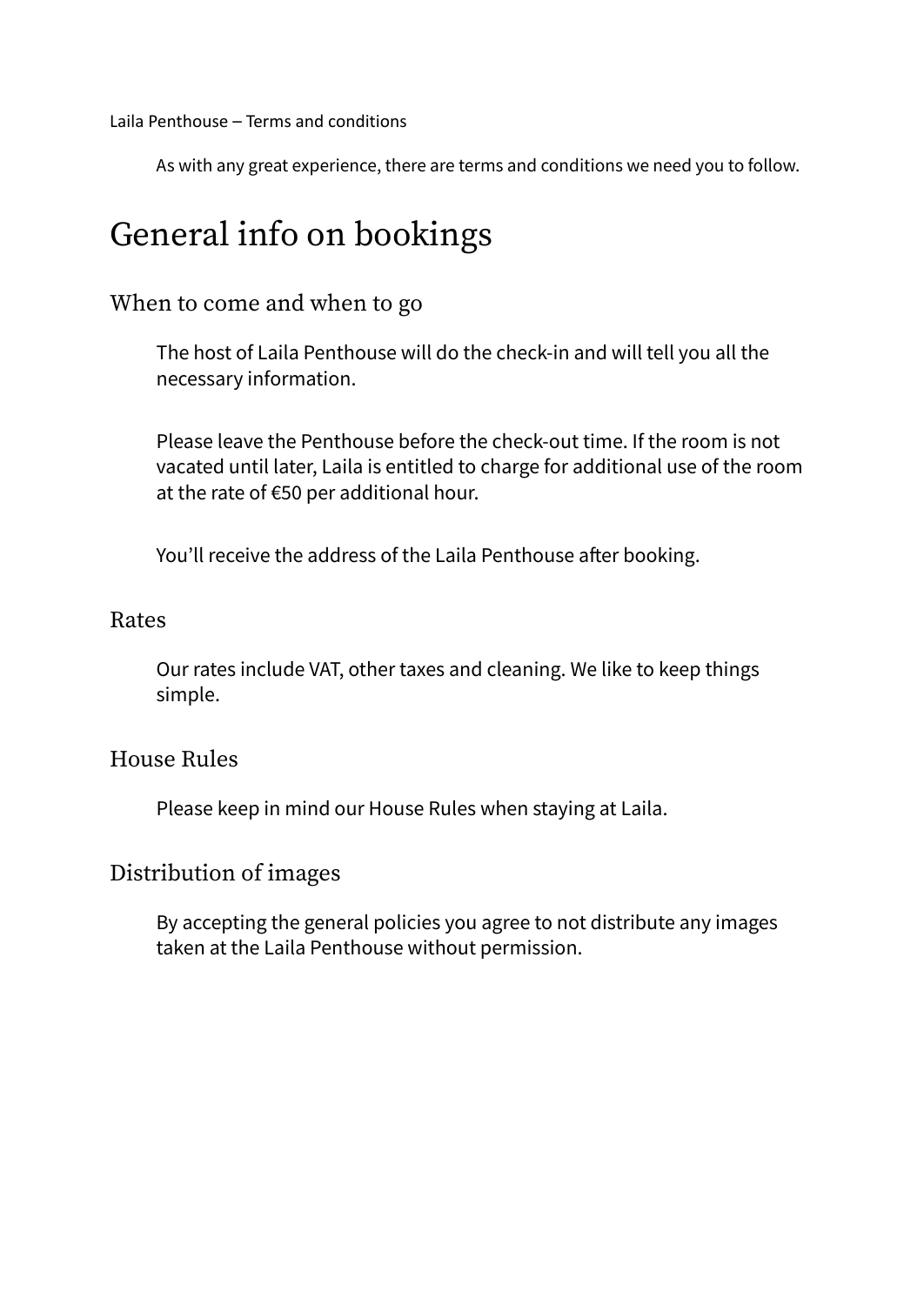## Photoshoots

We love creativity and we support content creators.

The Content Creator does not breach any confidence or invade the privacy of any person and is not in breach of any legislation.

#### Non-Commercial shoots

We welcome content creators to explore the Laila Penthouse – professional, amateur, hobbyist or Instagrammers and take photos for non-commercial purposes i.e. for your own pleasure and interest, art, publication on your websites / blogs/ social media etc but not for monetary gain.

We allow a maximum of 10 people on set. Please contact us if you have projects with more participants or crew.

Don't forget to tag us @laila\_antwerp!

#### Commercial shoots

Any commissioned work for which you will be paid (advertising, marketing material, photos or video for any business entity) or you are shooting specifically to sell. The content creator receives the commercial rights to use images taken at the Laila Penthouse.

We allow a maximum of 10 people on set. Please contact us if you have projects with more participants or crew.

### Terms & conditions

Adults only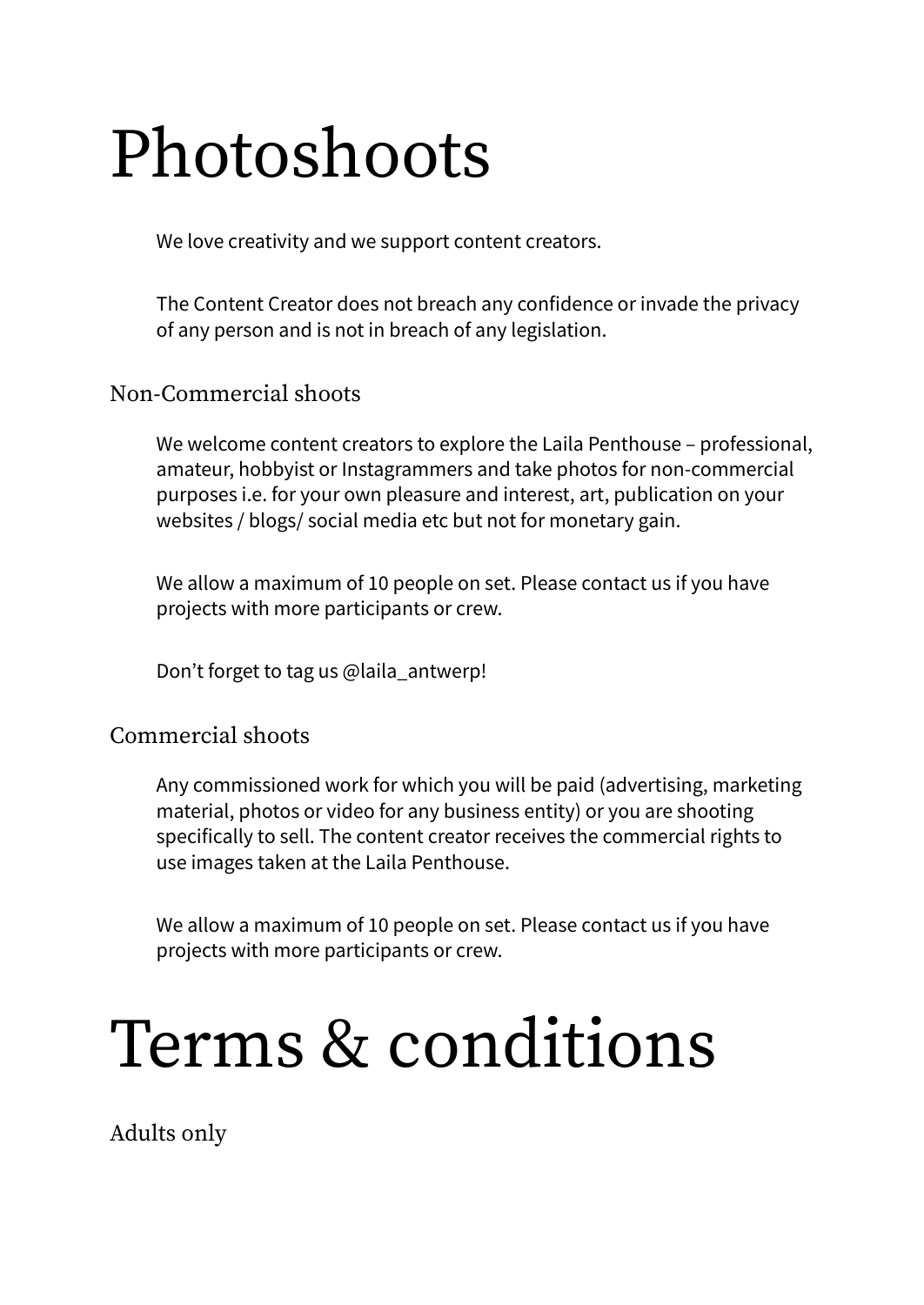Only adults (18+) are allowed in the Laila Penthouse.

No animals are allowed in the building (except guide dogs) unless otherwise agreed with Laila Penthouse.

#### Liability

We will only reimburse damage caused by wilful intent or gross negligence by our staff. All liability is limited to the maximum amount of the total costs of your stay or event. We are not liable for consequential damages (for example, if you are unable to work). In case you or your guests cause damage to anything in our Penthouse, you will be held liable for the damage caused. In the case of minor damage, we may choose to charge a minimum of €200 per case. If it leads to a claim, this will be communicated by our staff beforehand. We will either deduct the amount from your warranty deposit or send an invoice.

#### Time of departure

On the agreed day of departure, rooms shall be vacated by the agreed check-out time. If the room is not vacated until later, Laila is entitled to charge for additional use of the room at the rate of €50 per additional hour.

#### Extremely dirty Loft

In the case the Loft is left extremely dirty, an extra cleaning fee of €75 will be charged.

#### Refund

When you cancel your booking you'll be refunded using the same payment method as the one you used for making the booking. When you modify your booking, any potential refund will be made using the same payment method as the one you used for making the booking. If you cancel belatedly (from ten days in advance) we only refund 50% of the total amount.

#### Payment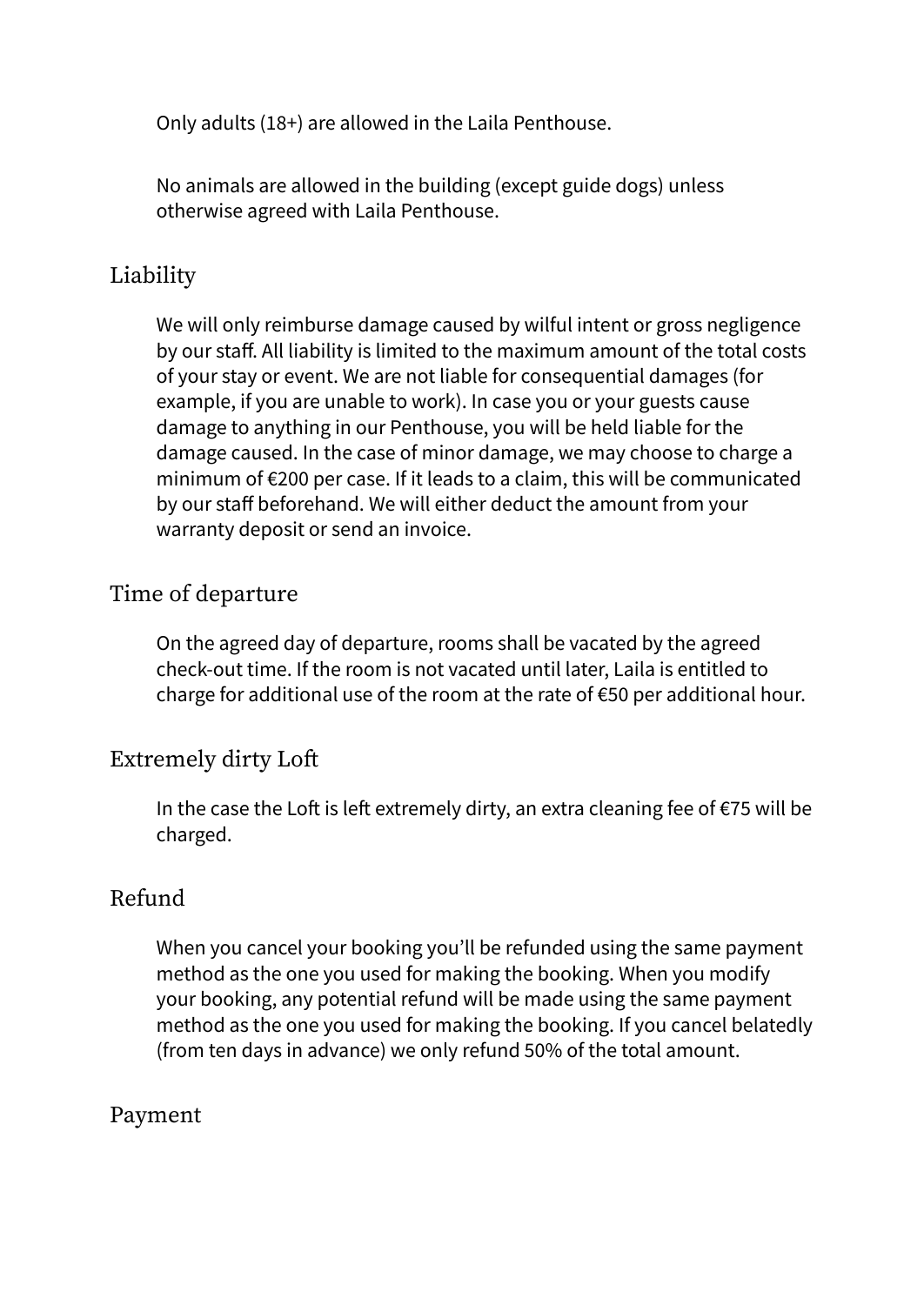#### We only accept payments via

| Credit cards                                                          |
|-----------------------------------------------------------------------|
| Bank cards                                                            |
| PayPal                                                                |
| Apple Pay                                                             |
| iDeal                                                                 |
| Bank applications of Belfius and KBC                                  |
| The Laila guest cannot hand over a room to third persons, even if the |
| period for which the guest paid has not yet expired.                  |

#### Smoking

Use our Penthouse for your desires, but not for smoking. There's a smoking area outside on the terrace. If you smoke inside the Penthouse or tamper with the smoke alarm we will charge you a €200 fee.

#### Drugs and Prostitution

Drugs (use, possession and selling of any kind) and prostitution are not tolerated at Laila.

#### Harassment and undesirable behavior

Laila reserves the right to immediately expel people who cause harassment and / or offensive or discriminating behaviour towards other guests and / or employees of Laila. If Laila deems it necessary, the group to which the one(s) causing the harassment belong(s) can also be expelled, regardless of whether other persons have caused harassment within that group. The tenant is responsible for the behavior of his or her guests. The tenant is, in the case of expulsion, not entitled to compensation because of inconvenience. In the case of expulsion, the tenant must pay the rent of the Penthouse.

#### Photoshoots

'Non-Commercial' excludes any sale of this work or any portion thereof for money, even if the sale does not result in a profit by the seller or if the sale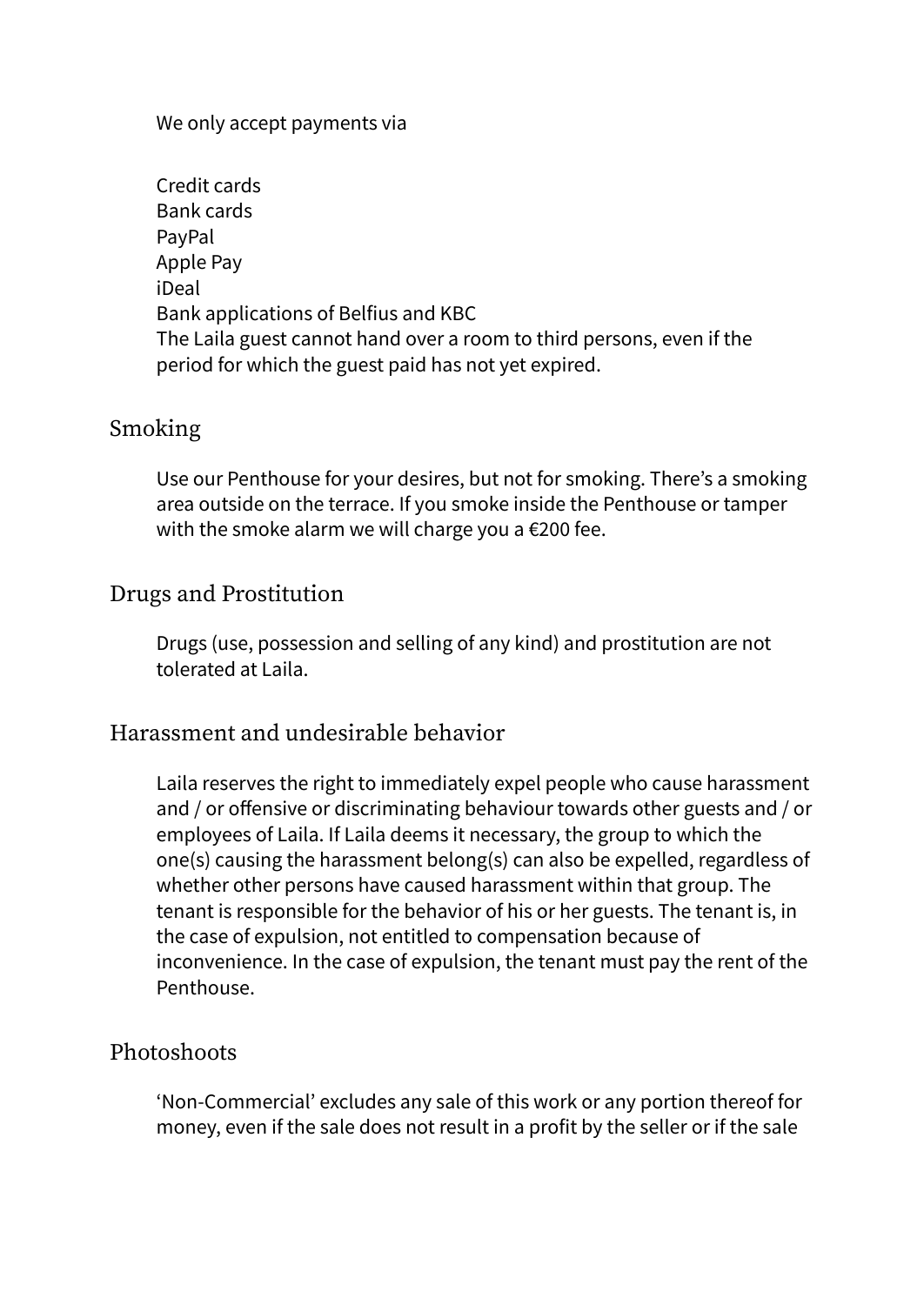is by a nonprofit or NGO. Laila isn't transferring the commercial rights of the Laila Penthouse in case of Non-Commercial shoots.

Laila keeps the right to reject the usage of images in case of (a) for any unlawful purpose; (b) to solicit others to perform or participate in any unlawful acts; (c) to violate any international, federal, provincial or state regulations, rules, laws, or local ordinances; (d) to infringe upon or violate our intellectual property rights or the intellectual property rights of others; (e) to harass, abuse, insult, harm, defame, slander, disparage, intimidate, or discriminate based on gender, sexual orientation, religion, ethnicity, race, age, national origin, or disability; (f) to submit false or misleading information. We reserve the right to terminate your use of images taken at Laila for violating any of the prohibited uses.

#### **Jurisdiction**

In the unlikely event that any dispute may arise, it will be subject to the jurisdiction of the competent court in Antwerp.

#### Force majeure

Circumstances which cannot be attributed to Laila, which are of such a nature that compliance to the agreement cannot reasonably be asked or not in its full extent (such as, but not limited to (i) extreme weather, (ii) revocation of one or more permits, (iii) epidemics and pandemics and governmental measures announced by the government for that reason and (iv) national mourning) gives the right to Laila to dissolve the assignment in whole or in part and/or to suspend its execution without any obligation for damages. In that case, Laila reserves the right to reimbursement. Laila advises the Clients and hotel guests to be insured against these risks. An appeal to discontinuation by the client/guests due to force majeure is excluded. The aforementioned does not affect the applicable cancellation conditions.